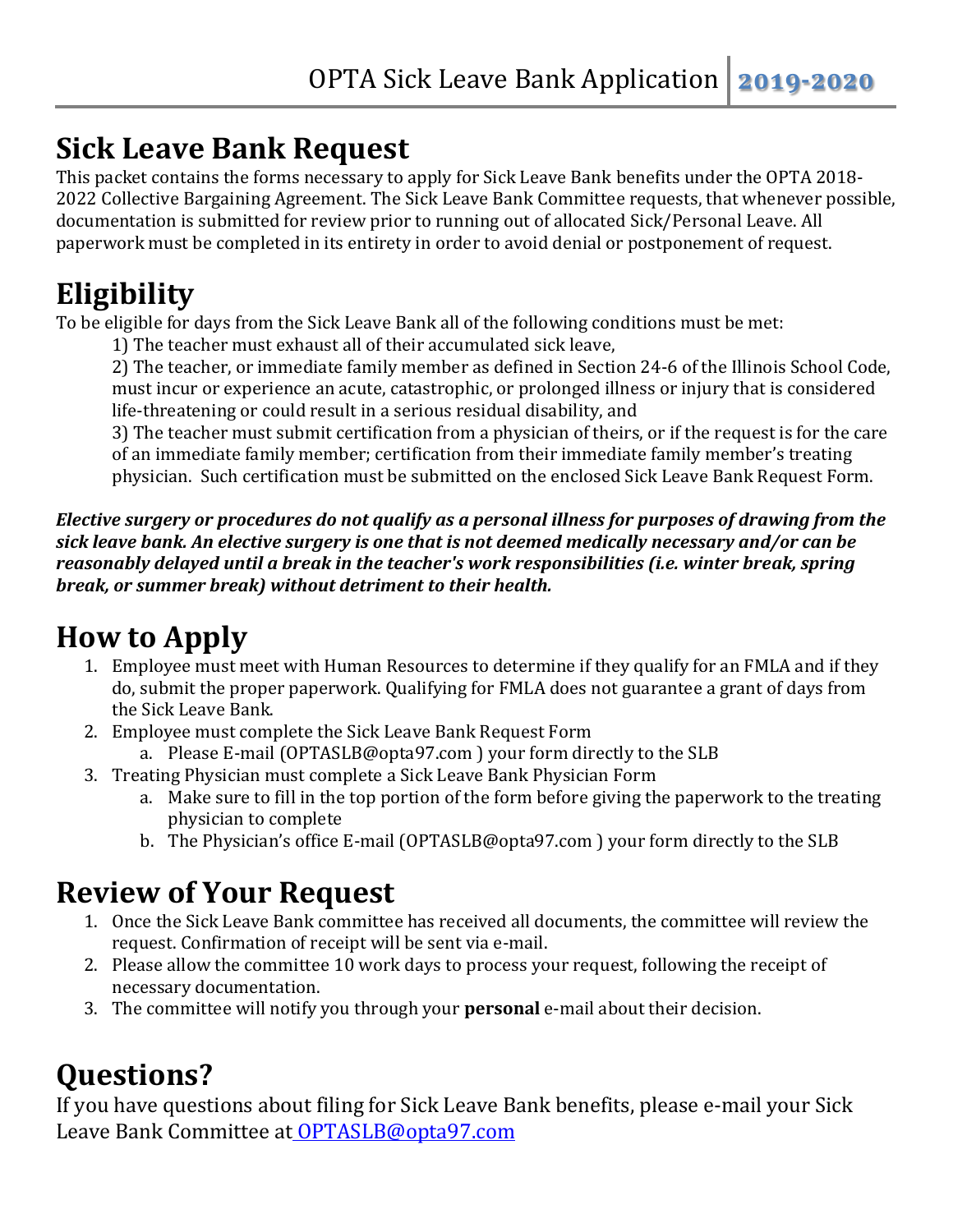### **OPTA SICK LEAVE BANK REQUEST FORM**

**(Please complete this form in its entirety in order to avoid denial or postponement of request.)**

### *Employee Information* Name: Personal e-mail: Work Location: <br>
Cell Phone: 
Cell Phone:

#### Circle one:

| Is this request a work-related illness/sickness?          | <b>Yes</b> | <b>No</b> |
|-----------------------------------------------------------|------------|-----------|
| If yes, did you file for workers compensation?            | Yes        | - No      |
| Are you receiving workers compensation or disability? Yes |            | <b>No</b> |

#### *Request Information*

| Reason for Sick Leave Bank Request: Do not include any genetic information                                |           |                                               |  |
|-----------------------------------------------------------------------------------------------------------|-----------|-----------------------------------------------|--|
| Patient is: $\blacksquare$ Employee or $\blacksquare$ Immediate Family Member* : ____<br>(relation)       |           |                                               |  |
| * Per Illinois School Code Immediate Family Members include parents, spouse, brothers, sisters, children, |           |                                               |  |
| grandparents, grandchildren, parents-in-law, brothers-in-law, sisters-in-law, and legal guardians.        |           |                                               |  |
| Current number of days in AESOP:                                                                          |           | Return-to-work date:                          |  |
| Sick:                                                                                                     | Personal: |                                               |  |
| Number of days requested:                                                                                 |           | Anticipated dates for follow-up examinations: |  |
|                                                                                                           |           |                                               |  |

#### *Attending Physician Information*

| Physician's Name:                |                         |  |
|----------------------------------|-------------------------|--|
| <b>Physician's Address:</b>      |                         |  |
|                                  |                         |  |
| <b>Physician's Phone Number:</b> | Physician's Fax Number: |  |
|                                  |                         |  |

#### **I certify that the information provided in this application is correct to the best of my knowledge.**

**\_\_\_\_\_\_\_\_\_\_\_\_\_\_\_\_\_\_\_\_\_\_\_\_\_\_\_\_\_\_\_\_\_\_\_\_\_\_\_\_\_\_\_\_\_\_\_\_ \_\_\_\_\_\_\_\_\_\_\_\_\_\_\_\_\_\_\_\_\_\_\_\_\_\_\_\_\_\_\_**

| <b>Signature of Employee or Legal Representative</b> | <b>Date</b> |
|------------------------------------------------------|-------------|
|                                                      |             |

**Employee must return this completed form directly to the OPTA Sick Leave Bank Committee E-mail: [OPTASLB@opta97.com](mailto:OPTASLB@op97.org)**